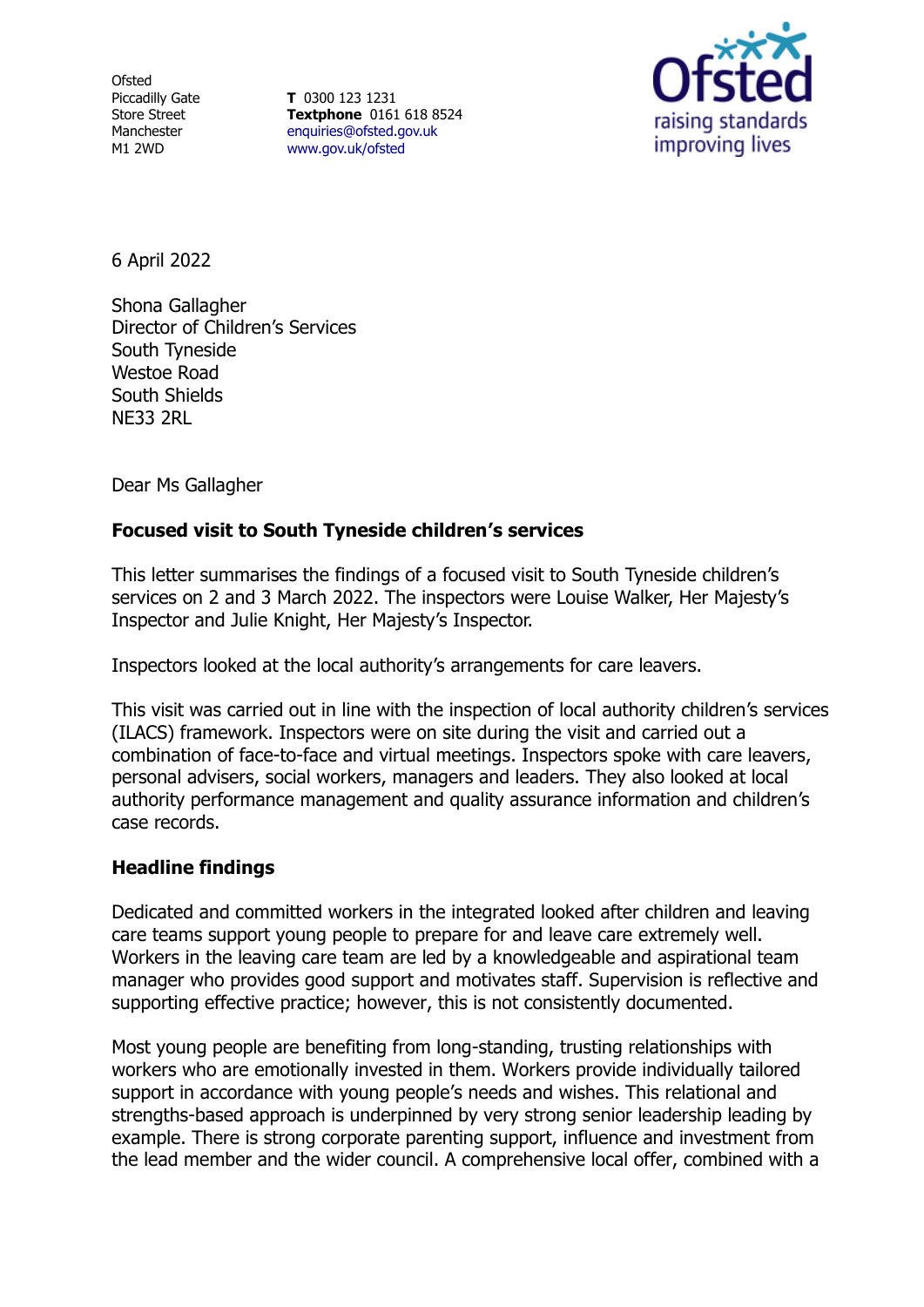

range of creative and generous opportunities from the council and its partners, is contributing to positive outcomes for care leavers. Senior leaders know the service well and what needs to improve and develop further.

## **What needs to improve in this area of social work practice?**

■ The recording of supervision to accurately reflect the discussions.

## **Main findings**

Children in care are well supported through the transition into leaving care services and adulthood. Personal advisers (PAs) are allocated when children are 16 years old and introductions and active involvement from the PA are tailored to individual circumstances. Social workers start to plan for transitions by completing pathway plans with children to ensure that their involvement and voice are central to the planning for their future.

Social workers and PAs are committed to young people they work with. They know their young people extremely well, recognising the young people's strengths and risks. They work hard to build strong and lasting positive relationships. One young person described their PA as 'Fantastic; she listened to what I wanted and then did what she said… that is so important.' There is a diverse range of direct work taking place with young people to gain their views and explore their feelings. This informs interventions and support offered.

There is a real focus in South Tyneside on acknowledging achievements that are important to the young person. Workers are clearly proud of how young people overcome challenges in their lives. Workers are very ambitious and have high aspirations for young people. A large celebration event is held annually and young people can bring a 'plus one' so that they can share their achievements with people who are special and important to them.

Pathway plans and planning are effective. Plans and all written records are written to, and where appropriate and possible, with the young person. This places them at the centre of whatever work or activity is being offered and undertaken. The senior leadership team leads by example and has recently changed how decisions for children and young people are recorded to ensure that when children access their records at any time, they understand the decision and the context this was made within.

Contact with a young person is very much dependent on what the young person requests and is reviewed if the young person's needs or circumstances change. PAs provide ongoing practical help, including transport to health appointments and regular emotional support. They advocate for young people to guide and encourage them to make good choices and decisions, supporting and helping them when needed. Support to young people throughout the COVID-19 pandemic continued, with young people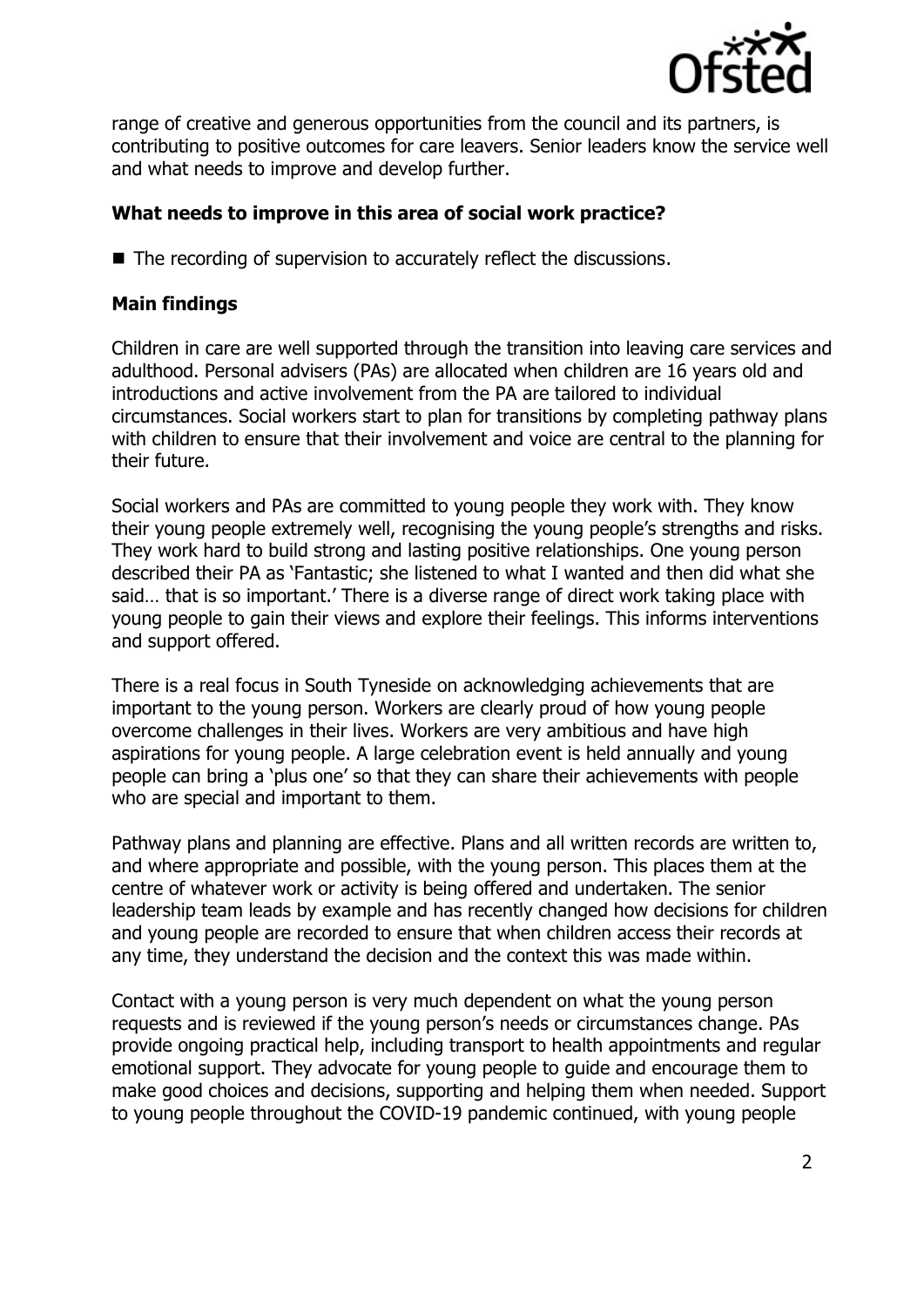

benefiting from regular contact with PAs and from the use of their leisure passes (including the plus ones) when restrictions allowed.

Care experienced young people who are parents are well supported by PAs to be the best parents they can be. Where young people are not able to continue to care for their children, there is effective working across social work teams to ensure that plans are transparent and understood by young people and they are supported to understand and participate in the decision-making meetings about them and their child.

The services and interventions supporting young people into education, employment or training (EET) are very effective and the impact of this is seen in the increase in the percentage of young people in EET over the last 12 months. When young people are not in a position to take up opportunities, there is a range of support services to give young people the confidence to begin looking for work or training led by a dedicated opportunities broker.

A significant number of young adults keep in touch with the leaving care service beyond 25 years old. This is as a result of the ethos that care leavers are the extended family in South Tyneside. When statutory involvement is ending, PAs write a letter to the young adult. This letter lets them know that they can continue to contact the service for as long as they need or come back to the service at any time in the future. The PAs write this letter in such a way that it is individualised, capturing shared memories and thoughtful reflections for the young adults to keep.

Participation and engagement to obtain young people's views are embedded throughout the services and constitute a real strength in South Tyneside. Service developments co-designed with young people are innovative and young people have a service that is meaningful for them. There are many examples where young people have influenced decisions, resulting in activities and outcomes to help improve their life experiences. Young people have been involved in the design of the webpages and wallet-sized leaflets to inform young people of the offer to care leavers in South Tyneside. A handy QR code is included. The care leavers offer is comprehensive and supports the emotional, practical and leisure needs of young people.

The senior leadership team in South Tyneside is strong. Senior leaders, the chief executive and the lead member lead by example and they know the service very well. They recognise and prioritise the needs of care experienced young people and this is reflected in the corporate decision-making and active involvement with the Corporate Parenting Board.

The leadership team is supportive and provides an environment where care experienced young people's voices are heard and acted upon. Managers, in particular the manager of the leaving care service, and practitioners are aspirational for young people and this is supported by a wider council pledge to care experienced young people.